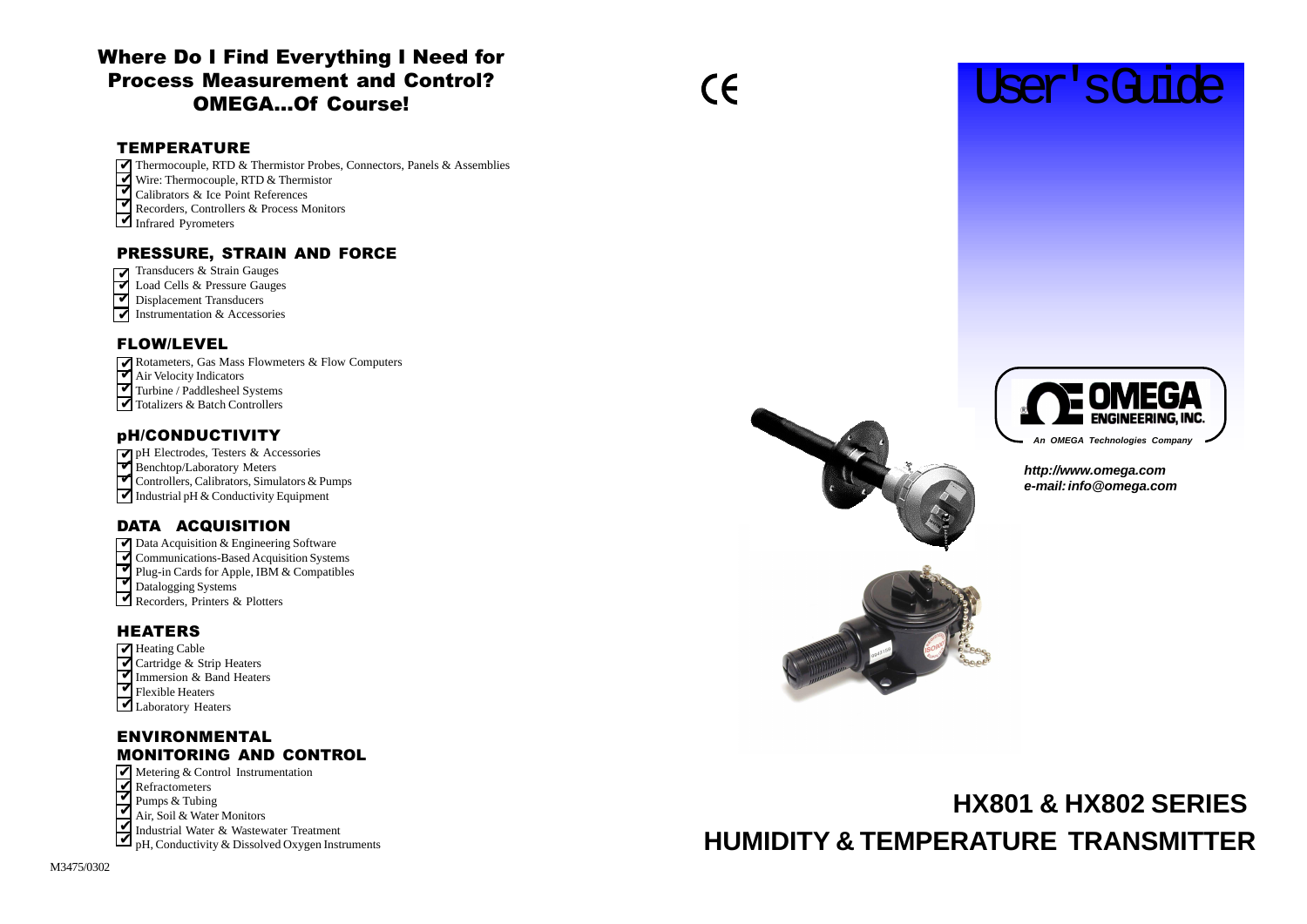#### omega.com™ **CEOMEGA**

| <b>OMEGAnetSM</b> On-Line Service                  |                                                                                                                                                      | Internet e-mail                                                                                                                                                                                                                |  |  |  |
|----------------------------------------------------|------------------------------------------------------------------------------------------------------------------------------------------------------|--------------------------------------------------------------------------------------------------------------------------------------------------------------------------------------------------------------------------------|--|--|--|
| http://www.omega.com                               |                                                                                                                                                      | info@omega.com                                                                                                                                                                                                                 |  |  |  |
|                                                    |                                                                                                                                                      | <b>Servicing North America:</b>                                                                                                                                                                                                |  |  |  |
| USA:<br>ISO 9001 Certified                         | One Omega Drive, Box 4047<br>Stamford, CT 06907-0047<br>Tel: (203) 359-1660<br>e-mail: info@omega.com                                                | FAX: (203) 359-7700                                                                                                                                                                                                            |  |  |  |
| Canada:                                            | 976 Bergar<br>Laval (Quebec) H7L 5A1<br>Tel: (514) 856-6928<br>e-mail: canada@omega.com                                                              | FAX: (514) 856-6886                                                                                                                                                                                                            |  |  |  |
| For immediate technical or application assistance: |                                                                                                                                                      |                                                                                                                                                                                                                                |  |  |  |
| <b>USA and Canada:</b>                             |                                                                                                                                                      | Sales Service: 1-800-826-6342 / 1-800-TC-OMEGA <sup>SM</sup><br>Customer Service: 1-800-622-2378 / 1-800-622-BESTSM<br>Engineering Service: 1-800-872-9436 / 1-800-USA-WHENSM<br>TELEX: 996404 EASYLINK: 62968934 CABLE: OMEGA |  |  |  |
| <b>Mexico</b> and<br><b>Latin America:</b>         | Tel: (95) 800-TC-OMEGA <sup>SM</sup><br>En Espanol: (203) 359-7803                                                                                   | FAX: (95) 203-359-7807<br>e-mail: espanol@omega.com                                                                                                                                                                            |  |  |  |
| <b>Servicing Europe:</b>                           |                                                                                                                                                      |                                                                                                                                                                                                                                |  |  |  |
| <b>Benelux:</b>                                    | Tel: (31) 20 6418405<br>Toll Free in Benelux: 06 0993344<br>e-mail: nl@omega.com                                                                     | Postbus 8034, 1180 LA Amstelveen, The Netherlands<br>FAX: (31) 20 6434643                                                                                                                                                      |  |  |  |
| <b>Czech Republic:</b>                             | Tel: 420 (69) 6311627<br>e-mail: czech@omega.com                                                                                                     | ul. Rude armady 1868, 733 01 Karvina-Hranice, Czech Republic<br>FAX: 420 (69) 6311114                                                                                                                                          |  |  |  |
| <b>France:</b>                                     | 9, rue Denis Papin, 78190 Trappes<br>Tel: (33) 130-621-400<br>FAX: (33) 130-699-120<br>Toll Free in France: 0800-4-06342<br>e-mail: france@omega.com |                                                                                                                                                                                                                                |  |  |  |
| Germany/Austria:                                   | Tel: 49 (07056) 3017<br>Toll Free in Germany: 0130 11 21 66<br>e-mail: germany@omega.com                                                             | Daimlerstrasse 26, D-75392 Deckenpfronn, Germany<br>FAX: 49 (07056) 8540                                                                                                                                                       |  |  |  |
| <b>United Kingdom:</b><br>ISO 9001 Certified       | 25 Swannington Road,<br>LE9 6TU, England<br>Tel: 44 (1455) 285520<br>FAX: 44 (1455) 283912                                                           | P.O. Box 7, Omega Drive,<br>Broughton Astley, Leicestershire, Irlam, Manchester,<br>M44 5EX, England<br>Tel: 44 (161) 777-6611<br>FAX: 44 (161) 777-6622<br>Toll Free in England: 0800-488-488                                 |  |  |  |

e-mail: uk@omega.com

It is the policy of OMEGA to comply with all worldwide safety and EMC/EMI regulations that apply. OMEGA is constantly pursuing certification of its products to the European New Approach Directives. OMEGA will add the CE mark to every appropriate device upon certification.

The information contained in this document is believed to be correct but OMEGA Engineering, Inc. accepts no liability for any errors it contains, and reserves the right to alter specifications without notice.

WARNING: These products are not designed for use in, and should not be used for, patient connected applications.

#### WARRANTY/DISCLAIMER

OMEGA ENGINEERING, INC. warrants this unit to be free of defects in materials and workmanship for a period of **13 months** from date of purchase. OMEGA Warranty adds an additional one (1) month grace period to the normal **one (1) year product warranty** to cover handling and shipping time. This ensures that OMEGA's customers receive maximum coverage on each product.

If the unit should malfunction, it must be returned to the factory for evaluation. OMEGA's Customer Service Department will issue an Authorized Return (AR) number immediately upon phone or written request. Upon examination by OMEGA, if the unit is found to be defective it will be repaired or replaced at no charge. OMEGA's WARRANTY does not apply to defects resulting from any action of the purchaser, including but not limited to mishandling, improper interfacing, operation outside of design limits, improper repair, or unauthorized modification. This WARRANTY is VOID if the unit shows evidence of having been tampered with or shows evidence of being damaged as a result of excessive corrosion; or current, heat, moisture or vibration; improper specification; misapplication; misuse or other operating conditions outside of OMEGA's control. Components which wear are not warranted, including but not limited to contact points, fuses, and triacs.

**OMEGA is pleased to offer suggestions on the use of its various products. However, OMEGA neither assumes responsibility for any omissions or errors nor assumes liability for any damages that result from the use of its products in accordance with information provided by OMEGA, either verbal or written. OMEGA warrants only that the parts manufactured by it will be as specified and free of defects. OMEGA MAKES NO OTHER WARRANTIES OR REPRESEN-TATIONS OF ANY KIND WHATSOEVER, EXPRESSED OR IMPLIED, EXCEPT THAT OF TITLE, AND ALL IMPLIED WARRANTIES INCLUDING ANY WARRANTY OF MERCHANTABILITY AND FITNESS FOR A PARTICULAR PURPOSE ARE HEREBY DIS-CLAIMED. LIMITATION OF LIABILITY: The remedies of purchaser set forth herein are exclusive and the total liability of OMEGA with respect to this order, whether based on contract, warranty, negliegence, indemnification, strict liability or otherwise, shall not exceed the purchase price of the component upon which liability is based. In no event shall OMEGA be liable for consequential, incidental or special damages.**

CONDITIONS: Equipment sold by OMEGA is not intended to be used, nor shall it be used: (1) as a "Basic Component" under 10 CFR 21 (NRC), used in or with any nuclear installation or activity; or (2) in medical applications or used on humans, or misused in any way, OMEGA assumes no responsibility as set forth in our basic WARRANTY/DISCLAIMER language, and additionally, purchaser will indemnify OMEGA and hold OMEGA harmless from any liability or damage whatsoever arising out of the use of the Product(s) in such a manner.

#### RETURN REQUESTS/INQUIRIES

Direct all warranty and repair requests/inquiries to the OMEGA Customer Service Department. BEFORE RETURNING ANY PRODUCT(S) TO OMEGA, PURCHASER MUST OBTAIN AN AUTHORIZED RETURN (AR) NUMBER FROM OMEGA'S CUSTOMER SERVICE DEPARTMENT (IN ORDER TO AVOID PROCESSING DELAYS). The assigned AR number should then be marked on the outside of the return package and on any correspondence. The purchaser is responsible for shipping charges, freight, insurance and proper packaging to prevent break-

age in transit.

FOR **WARRANTY** RETURNS, please have the following information available BEFORE contacting OMEGA:

- 1. P.O. number under which the product was PUR CHASED,
- 2. Model and serial number of the product under warranty, and
- 3. Repair instructions and/or specific problems relative to the product.

FOR **NON-WARRANTY** REPAIRS, consult OMEGA for current repair charges. Have the following information available BEFORE con tacting OMEGA:

1. P.O. number to cover the COST of the repair, 2. Model and serial number of product, and 3. Repair instructions and/or specific problems relative to the product.

OMEGA's policy is to make running changes, not model changes, whenever an improvement is possible. This affords our customers the latest in technology and engineering.

OMEGA is a registered trademark of OMEGA ENGINEERING, INC.

 Copyright 1996 OMEGA ENGINEERING, INC. All rights reserved. This document may not be copied, photocopied, reproduced, translated, or reduced to any electronic medium or machine-readable form, in whole or in part, without prior written consent of OMEGA ENGINEERING, INC.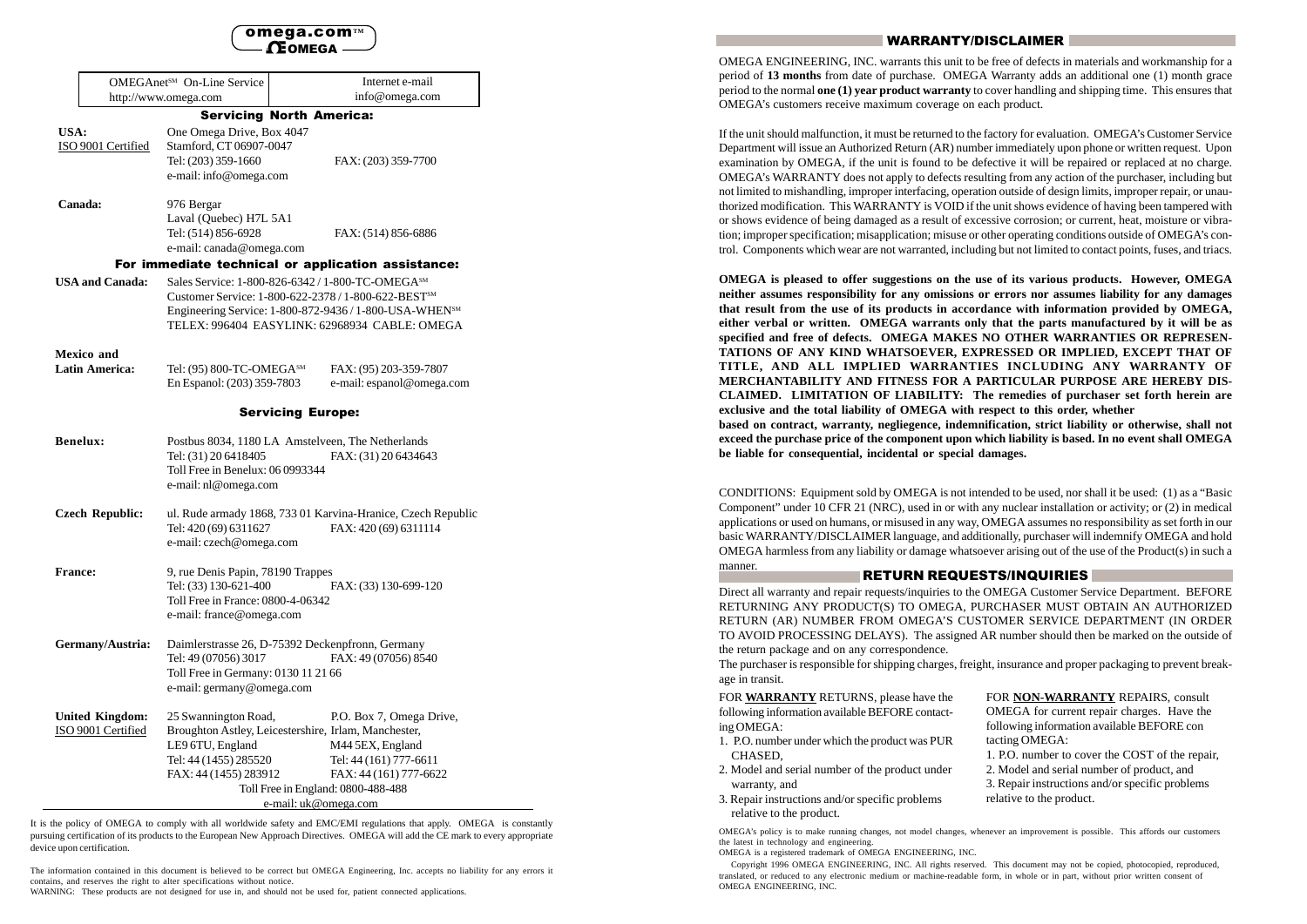#### **Description.**

The HX801 & HX802 is a complete relative humidity and temperature sensing module, with two independant loop powered 4~20mA output signals, representing 0~100%RH and 0~100C. Two versions are available:

- (i) Wall mount.
- (ii) Duct mount.

Both version come complete in an industry standard aluminium connection head. The relative humidity sensor and temperature compensating sensor protrude from the head inside a protective cap. This cap allows air to circulate to the sensors.

#### **Reliability.**

The wide operating range of the humidity and temperature sensors offer long term reliability over a broad range of applications. The sensors resist contaminating vapours such as organic solvents, chlorine, and ammonia.

#### **Quality Assurance Programme.**

- (1) Mount in a clean environment.
- (2) Do not subject to vibration.
- $(3)$  Avoid mounting near power control equipment.<br>(4) Mount the HX802 on a solid wall or panel, whe
- Mount the HX802 on a solid wall or panel, where air will flow freely around it.
- (5) Mount the HX801 through a HX801-FLG 100mm flange, into the duct.
- (6) Always mount the transmitter so that the protective cap is either horizontal or sloping downwards. This helps prevent condensate build up in high humidity situations.
- (7) Avoid mounting where the protective cap will get wet as this may cause false readings.
- $(8)$  Again ensure there is adequate air flow over the sensor.<br>(9) To maintain compliance with the EMC Directives, the m

To maintain compliance with the EMC Directives, the metal enclosure must be properly earthed, with

The modern technology and strict procedures of the ISO9001 Quality Assurance Programme applied during design, development, production and final inspection grant the long term reliability of the instrument.



## **HX801 & HX802 Humidity and Temperature Transmitters**

#### **Features.**



- **Dual 4~20mA Outputs.**
- **Monolithic IC Humidity Sensor.**
- **%RH Temperature Compensated Linear**
- **Pt100 RTD Sensor.**
- Temperature Output 0~100C. (0~200F Op
- **Temperature Output Linearised.**
- **Very Compact Design.**
- **High Accuracy.**
- **Low Cost.**
- **Easy to Install.**
- **Reverse Polarity Protection.**
- **Internally Accessible Span & Zero Adjustments.**
- **Wide Power Supply Range.**

#### **The Proper Installation & Maintenance . MOUNTING.**

appropriate input / output entry points, cabling and filtering.

#### **WIRING.**

- (1) All cables should be good quality overall screened INSTRUMENTATION CABLE with the screen earthed at one end only.
- (2) Signal cables should be laid a minimum distance of 300mm from any power cables.<br>(3) For the two, 2 wire current loops Austral Standard Cables B5002CS is recommende
- For the two, 2 wire current loops Austral Standard Cables B5002CS is recommended.
- (4) It is recommended that you do not ground current loops and use power supplies with ungrounded outputs.<br>(5) Lightning arrestors should be used when there is a danger from this source.
- Lightning arrestors should be used when there is a danger from this source.
- (6) Refer to diagrams for connection information.

#### **COMMISSIONING.**

- (1) Once all the above conditions have been carried out and the wiring checked apply power to the loops and allow five minutes for them to stabilize.
- (2) To check humidity accuracy use a calibration standard %RH device in the same location. Check that the readings agree within 2% + % error of the calibration device. Alternatively expose the transmitter to a known %RH atmosphere, and check the readings agree within 2% + % error of atmosphere. All readings should be referenced against the ASTM Relative Humidity tables, and allowances made for pressure effects if necessary. Any differences can be corrected using the Humidity Zero and Span trimpots . (Clockwise to increase the output reading, and anticlockwise to decrease the output readings.)
- (3) To check temperature accuracy use a calibration standard RTD in the same location. Check that the readings agree within 0.1% of the calibration device. Any differences can be corrected using the Temperature Zero and Span trimpots . (Clockwise to increase the output reading, and anticlockwise to decrease the output readings.)

#### **MAINTENANCE.**

- (1) Repeat 2 and 3 of Commissioning breathing on the protective cap will cause the %RH and Temperature readings to alter.
- (2) Do it regularly at least once every 6 months.
- (3) Check cables entering the head.

#### **CLEANING OR REPLACING THE PROTECTIVE CAP.**

If the protective cap becomes dirty it can easily be removed for cleaning, or replaced, as follows:

- (1) Disconnect power.
- $(2)$  Carefully unscrew the cap by hand. No tools to be used they may damage the protective cap.
- (3) The cap may now be cleaned or replaced.
- (4) Ensure the cap is thoroughly dry before replacing.
- (5) Carefully screw the cap back on by hand, and reapply the power.
- NOTE: Do not be operated without the protective cap, as the humidity sensor reading is affected by light.